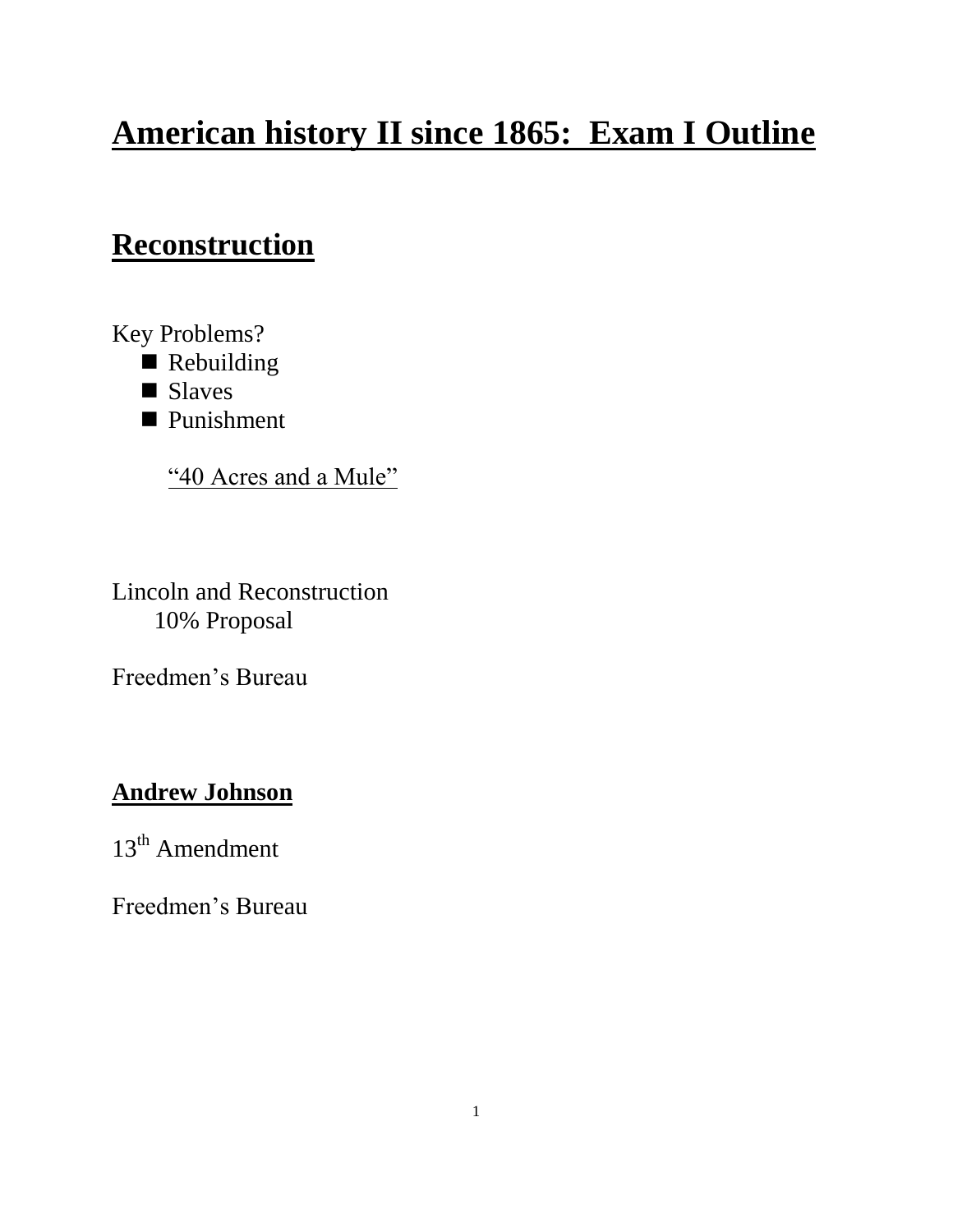Presidential Reconstruction, 1865-1866 opposed Black suffrage & land redistribution

Southern Defiance Alexander Stephens no Black suffrage Black Codes

Congressional Reconstruction, 1866-1870 military districts

 $14^{\text{th}}$  Amendment

Impeachment

15<sup>th</sup> Amendment

1868 Election **Ulysses Grant**

Republican Voters in the South Blacks Scalawags Carpetbaggers

**Blacks** Sharecropping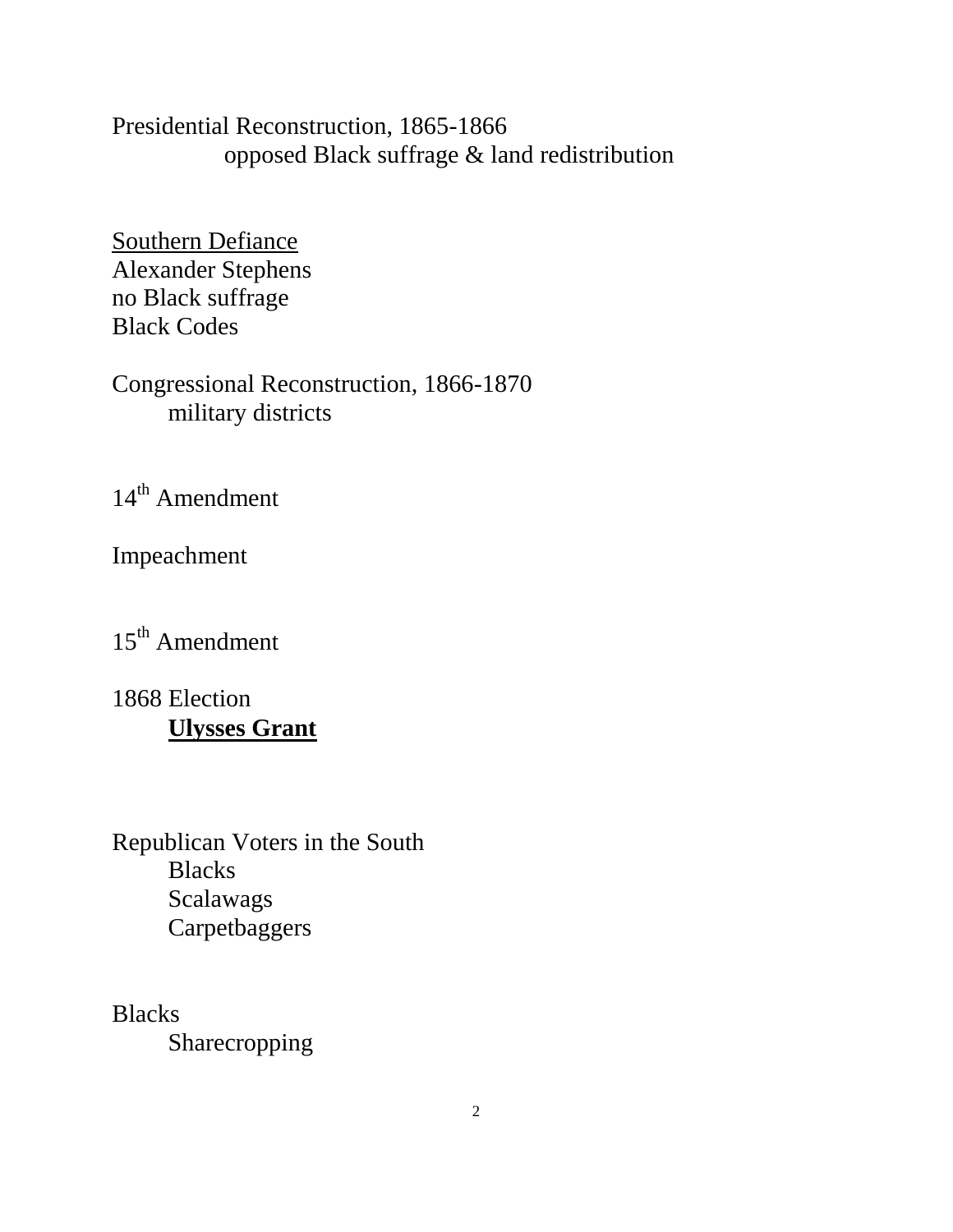Southern Criticism of Reconstruction

Southern Violence KKK Massacres

1873 Depression

1877 Compromise

# **New South**

Lost Cause

Redemption

Redeemers

Economic Affairs Industry

Education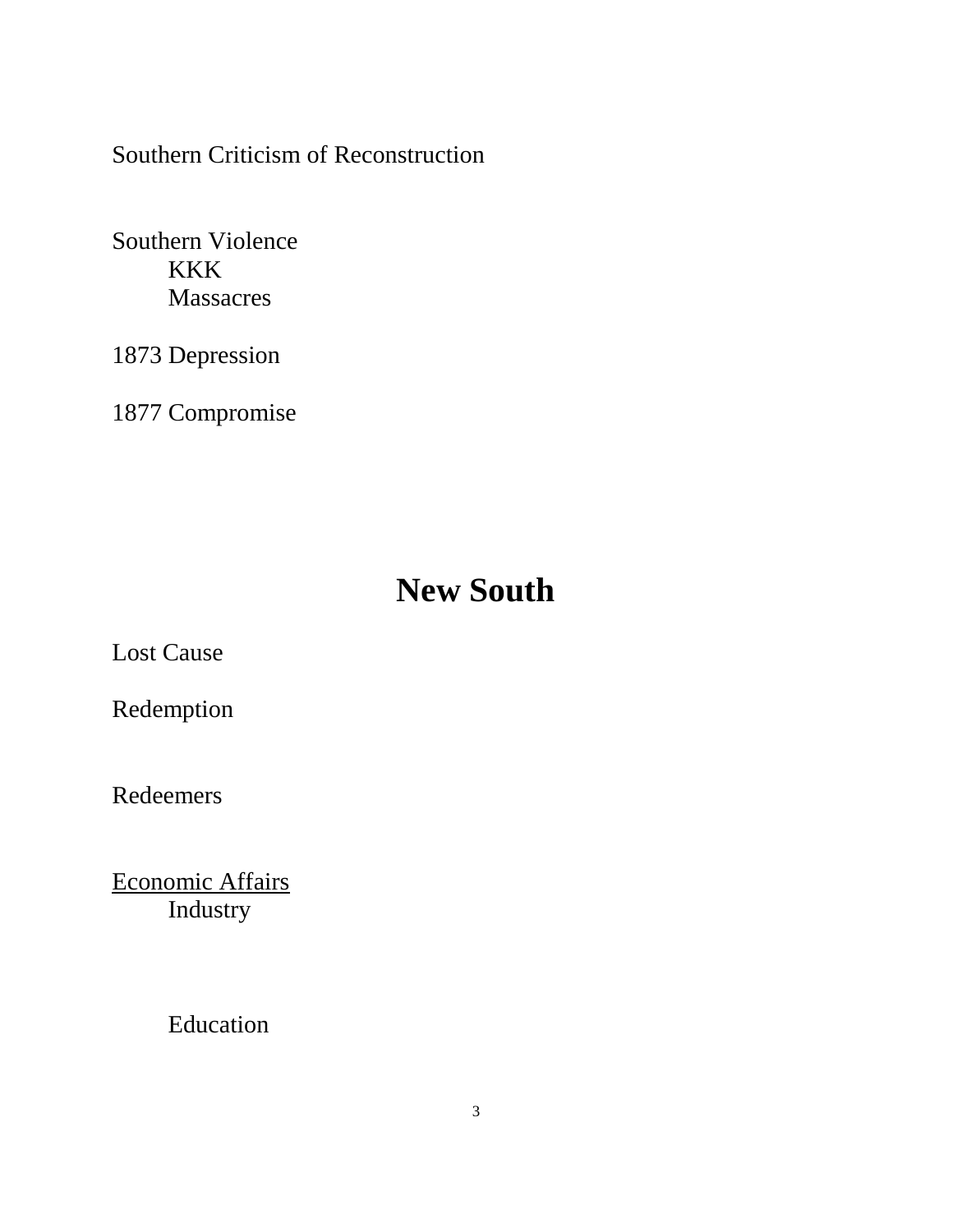Urbanization

Disfranchisement

Segregation

Plessy vs. Ferguson (1896)

Jim Crow laws

Lynching

Prominent Black Leaders

Booker T. Washington

W. E. B. Du Bois

**NAACP** 

# **Industrialization, 1870-1900 Outline**

- Steel
- **Electricity**
- Capitalism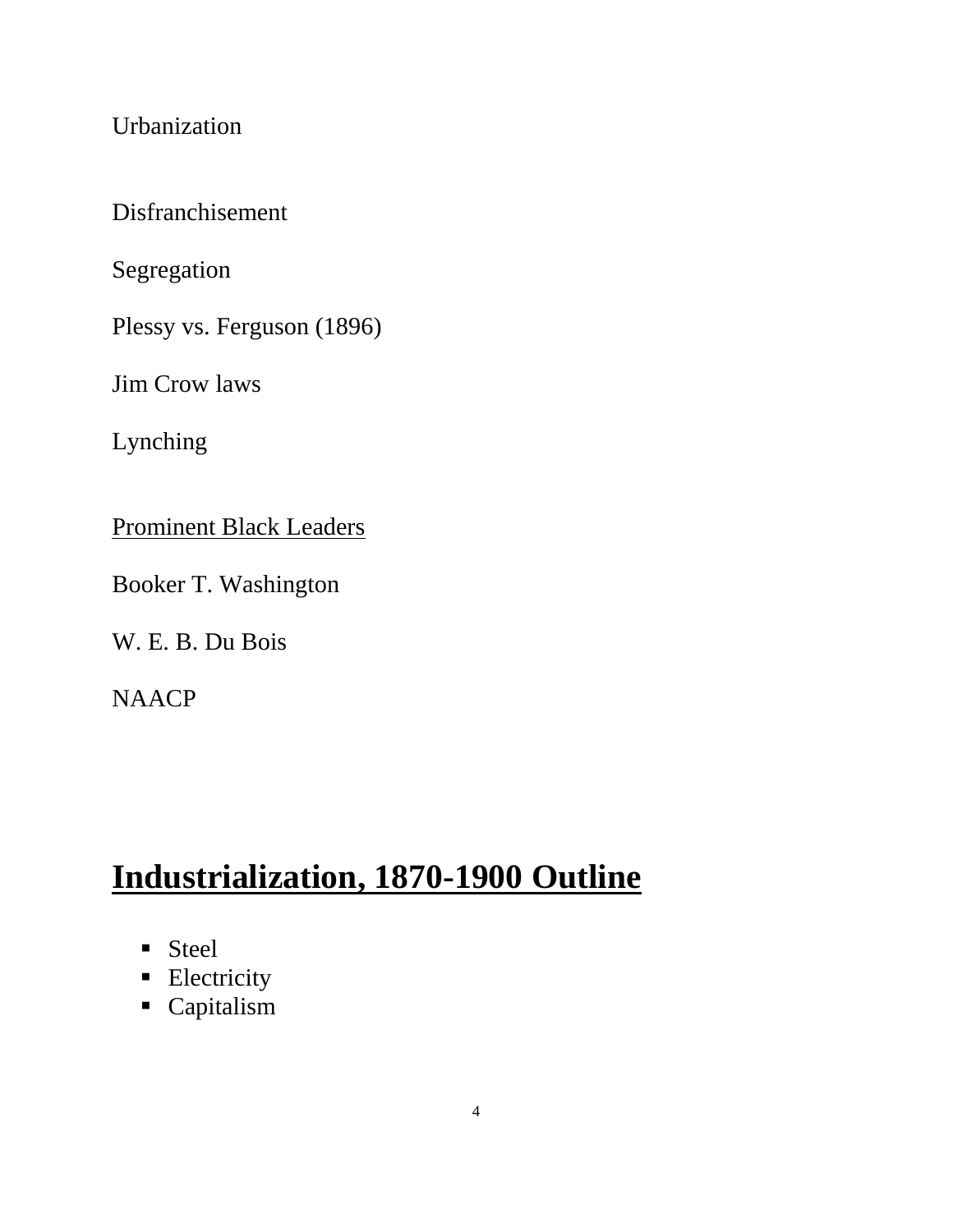What made Phase II possible?

Automobile / Planes

- Henry Ford, Model T
- **Wright brothers**

#### Railroads

"Robber Barons"

Andrew Carnegie

John D. Rockefeller

J. P. Morgan

Vertical integration

Horizontal integration

Criticism of Capitalism Increased gap

Alternatives to Capitalism Socialism Anarchism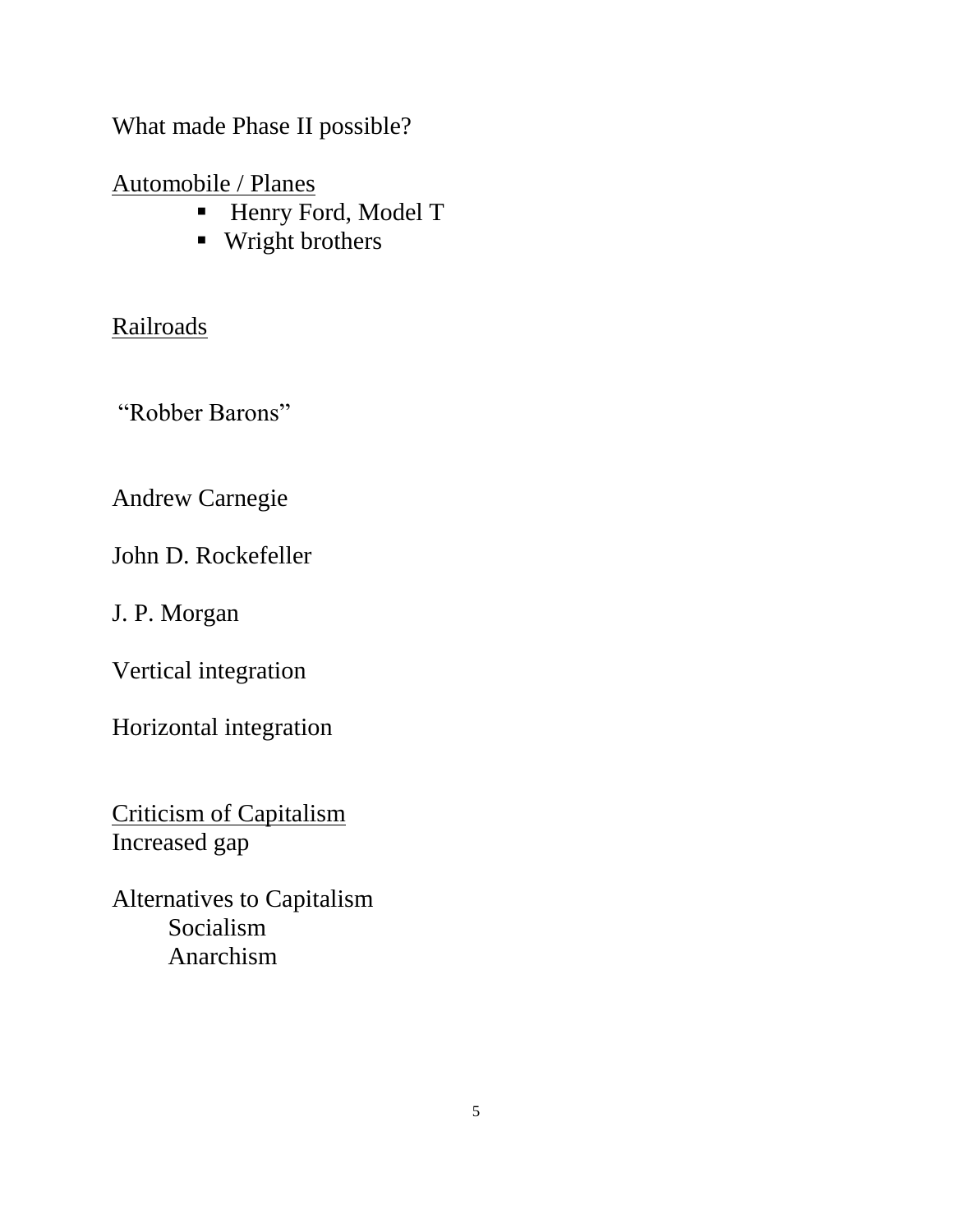#### Defending Capitalism Social Darwinism

- *Gospel of Wealth*
- **Horatio Alger**

Social Mobility

**Working Conditions** 

Organized labor

Knights of Labor

AFL

Industrialist Response to Unions

Labor Unrest

Haymarket Homestead Strike Pullman Strike

1873 Depression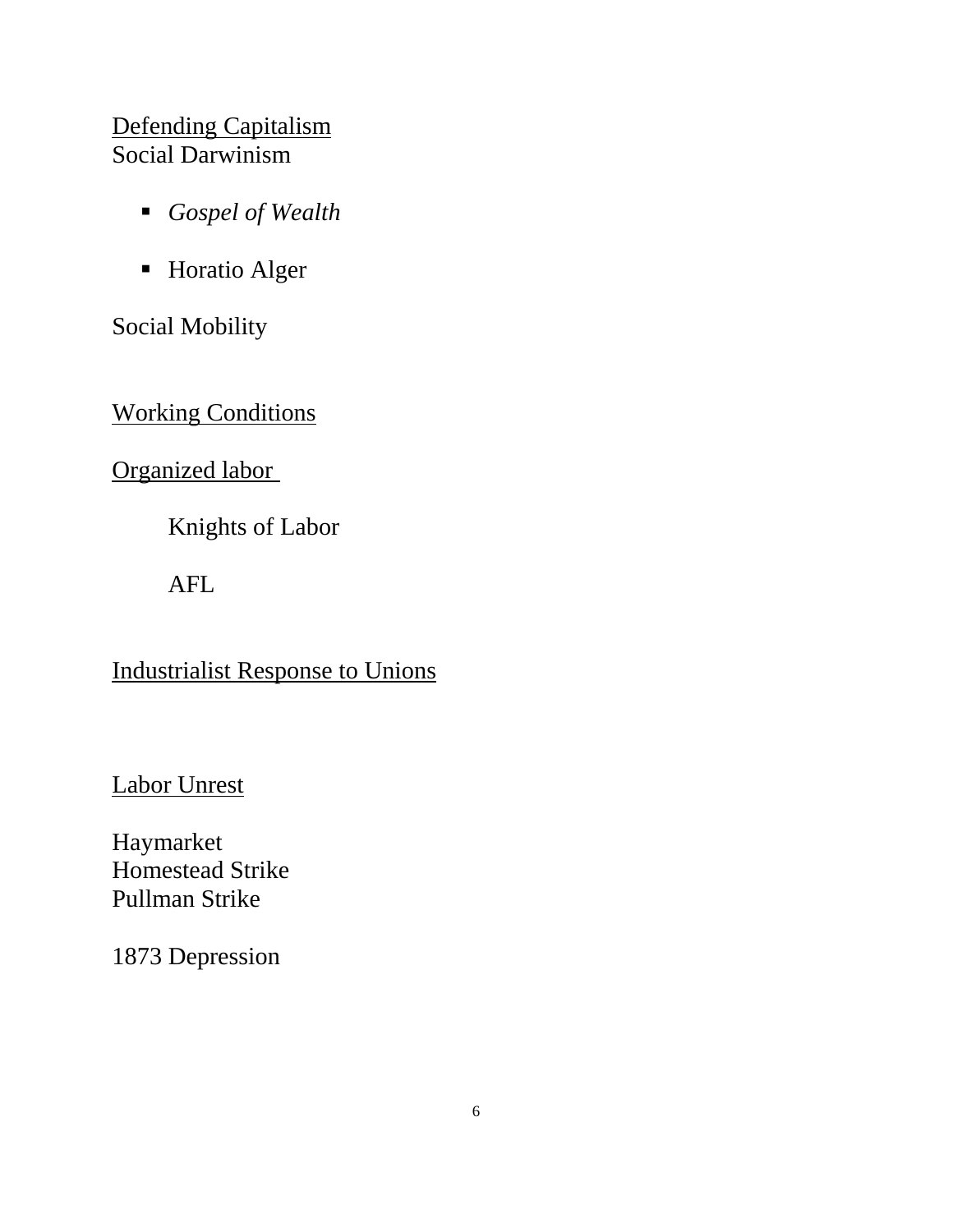# **Urban America, 1870-1900 Outline**

Population Growth

Immigration

1848-1890

1890–1915

**Nativism** WASP American Protective Association 1892 Chinese Exclusion Law

Problems with Urbanization

Jacob Riis

Political Machines

Response to Urban Growth Gospel of Wealth Social Gospel Socialism

Eugene Debs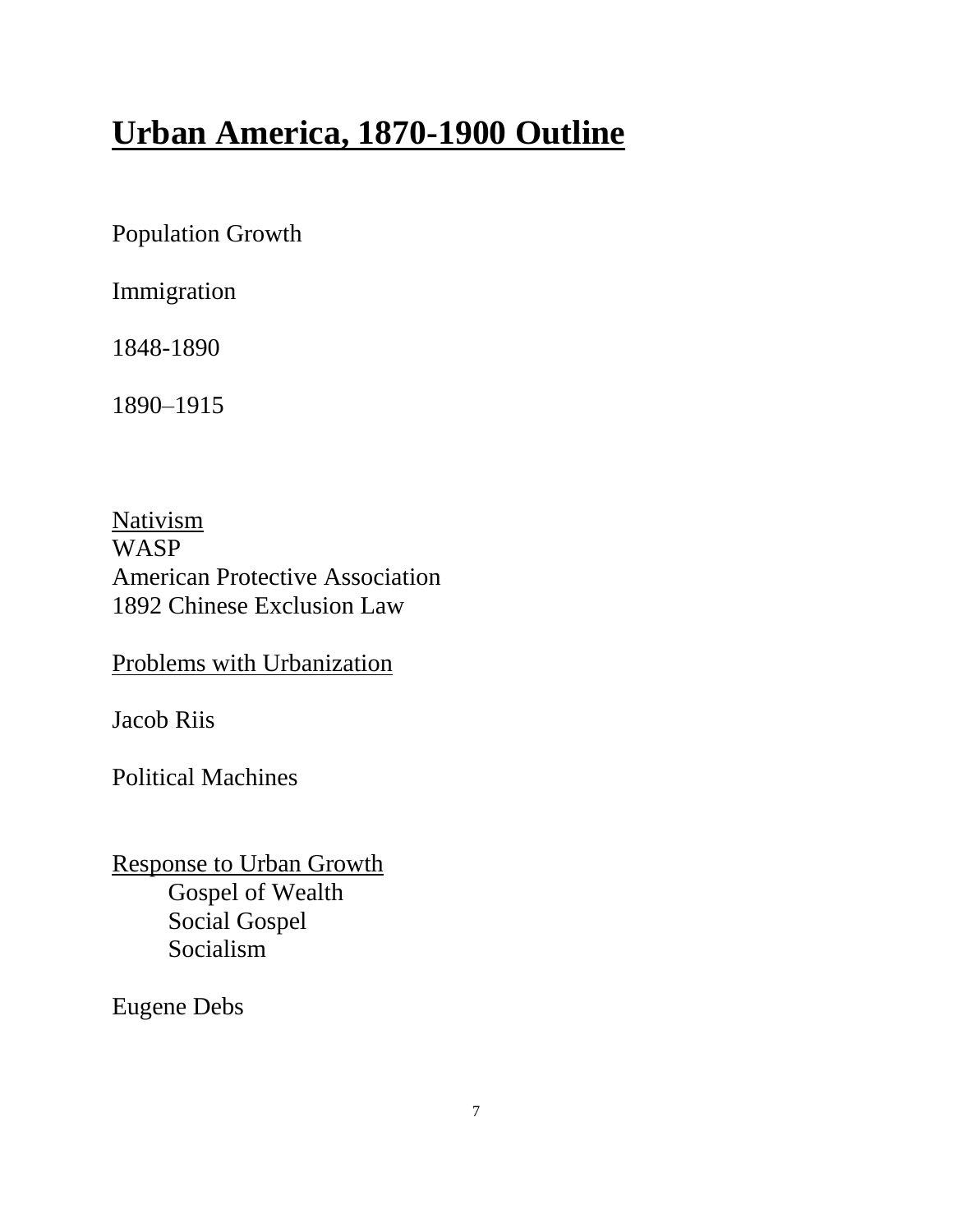**Settlement Houses** 

Class & Culture in Urban America

Old Elite– New rich--

Old Middle class

New middle class–

increased gap

Leisure, Recreation, and Consumerism

## The Trans-Mississippi West, 1865-1890 Outline

Indians

Westward expansion

1. railroads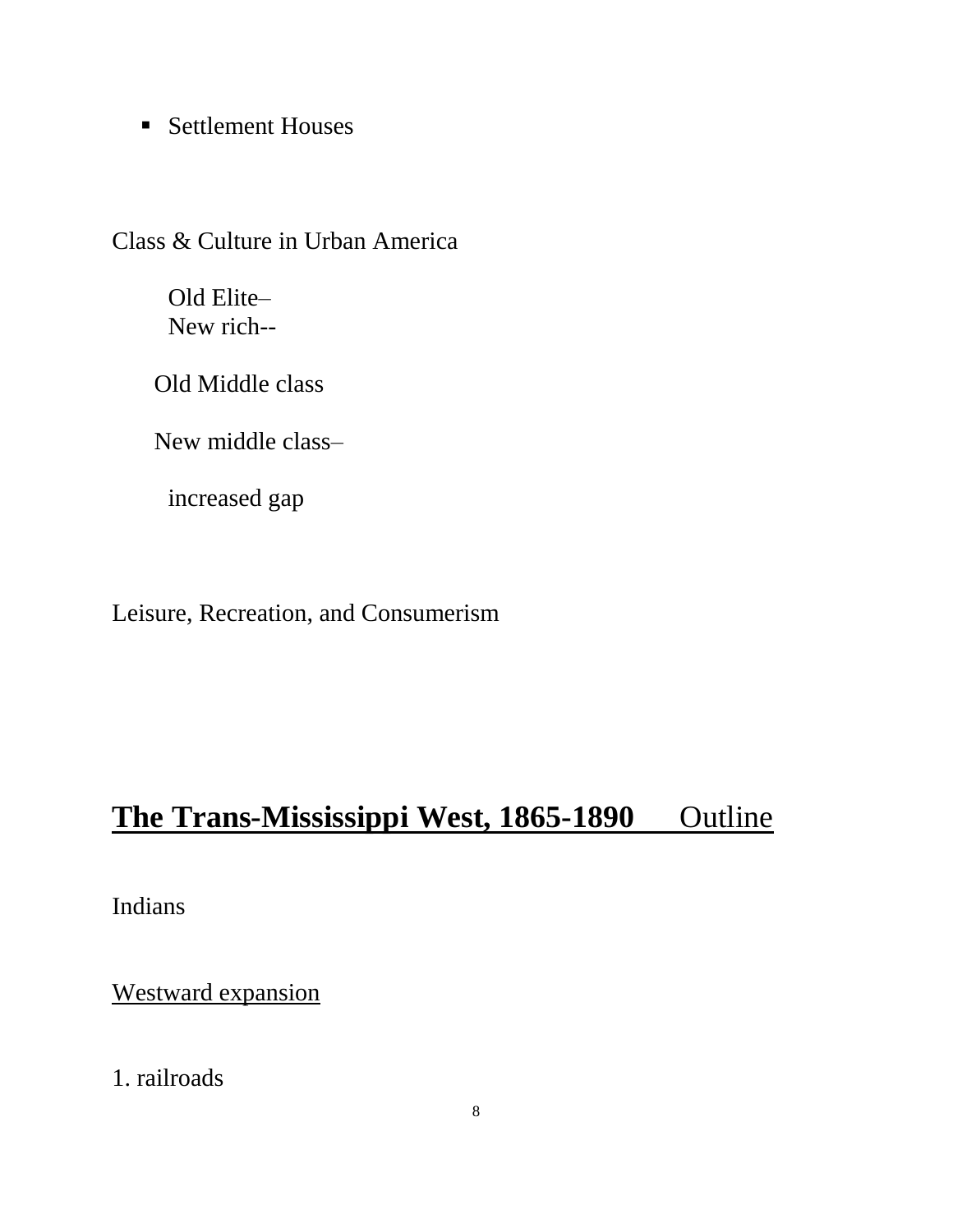Transcontinental Railroad

2. land

Homestead Act

3. Mining

4. Cattle Ranching

5. Buffalo Hunters

Mark Twain

US Indian policy Reservations Dawes Act

Indian Wars Battle of Little Bighorn Geronimo Ghost Dances Wounded Knee Massacre

II. 1890s the "closing" of frontier

Frederick Turner Frontier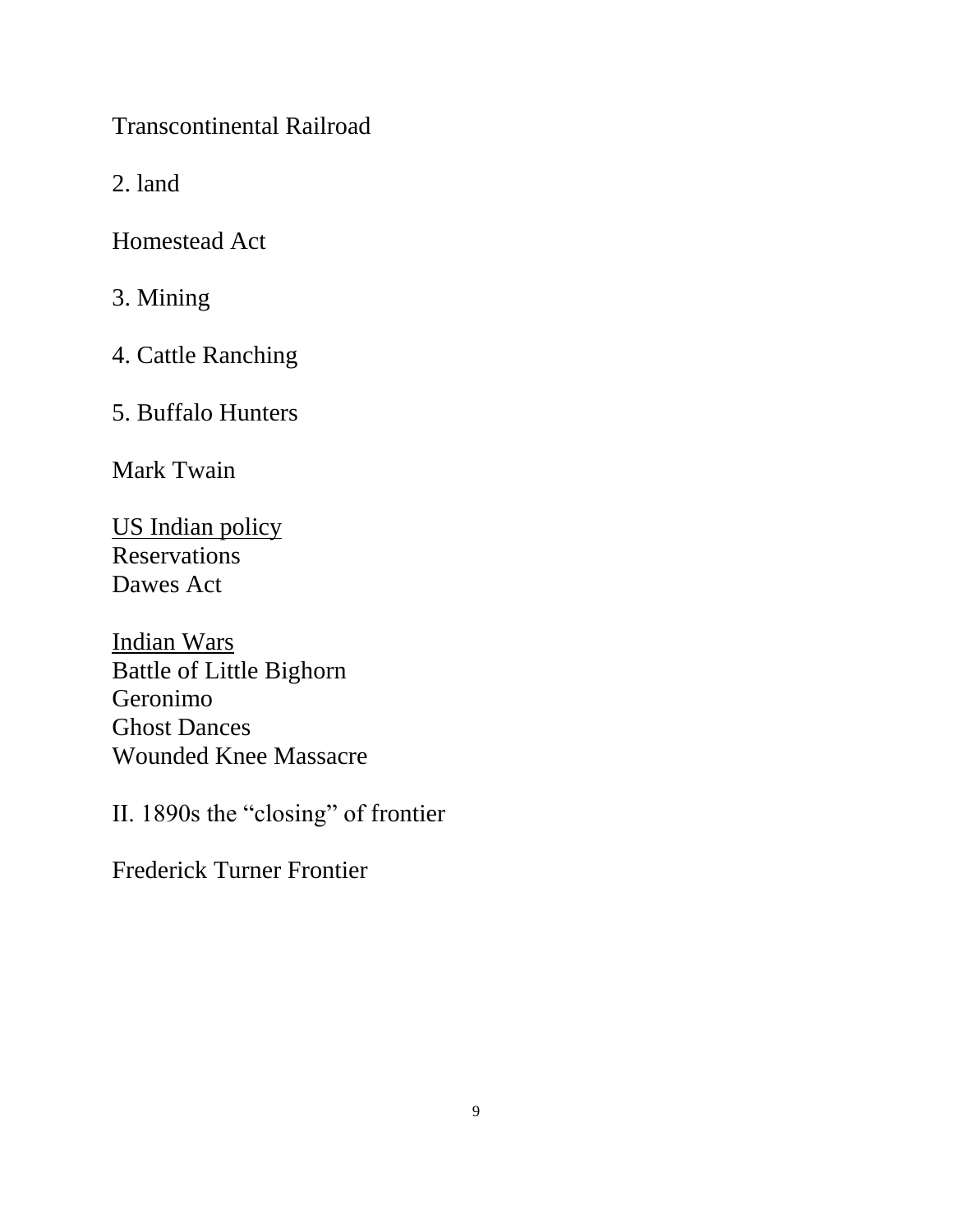# **Politics and Populism, 1877-1900**

### I. Political Parties

Republicans

**Democrats** 

II. Specific Issues 1. Civil Service Reform

1880 election– Republican James Garfield

1881 Chester Arthur

1883 Pendleton Civil Service Act

■ 2. Sherman Anti-Trust Act

3. Tariffs

Republican Ben Harrison

Mckinley Tariff

3. Interstate Commerce Commission, ICC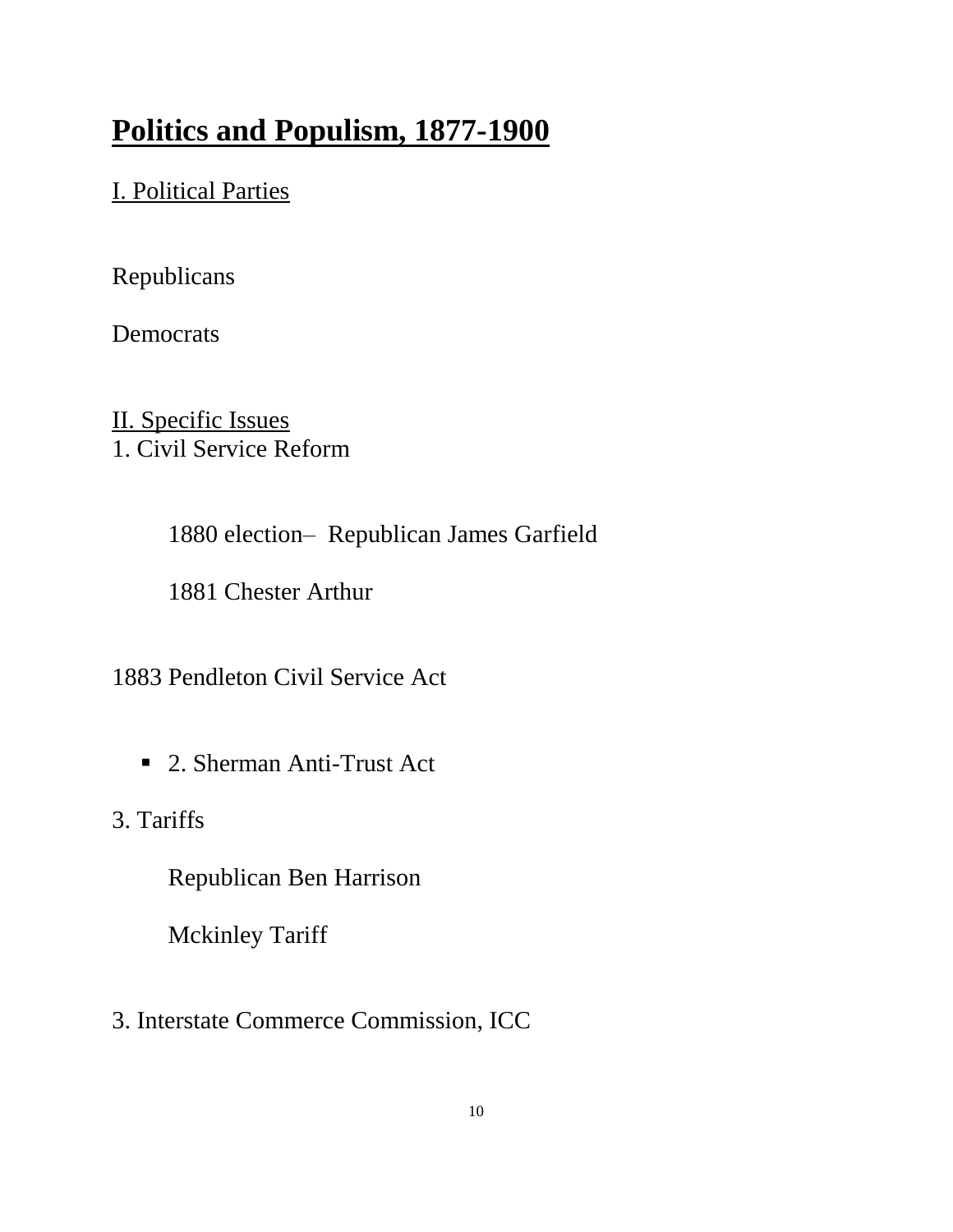#### III. Popular Discontent

- Jacob Coxey and his Army
- Farmer Discontent

### **Populist Party**

IV. 1896 Election

Depression 1893-1897

Republicans– William Mckinley

**Democrats** William Jennings Bryan

Populists

# **US Imperialism 1865-1917**

Arguments for Imperialism

Arguments against imperialism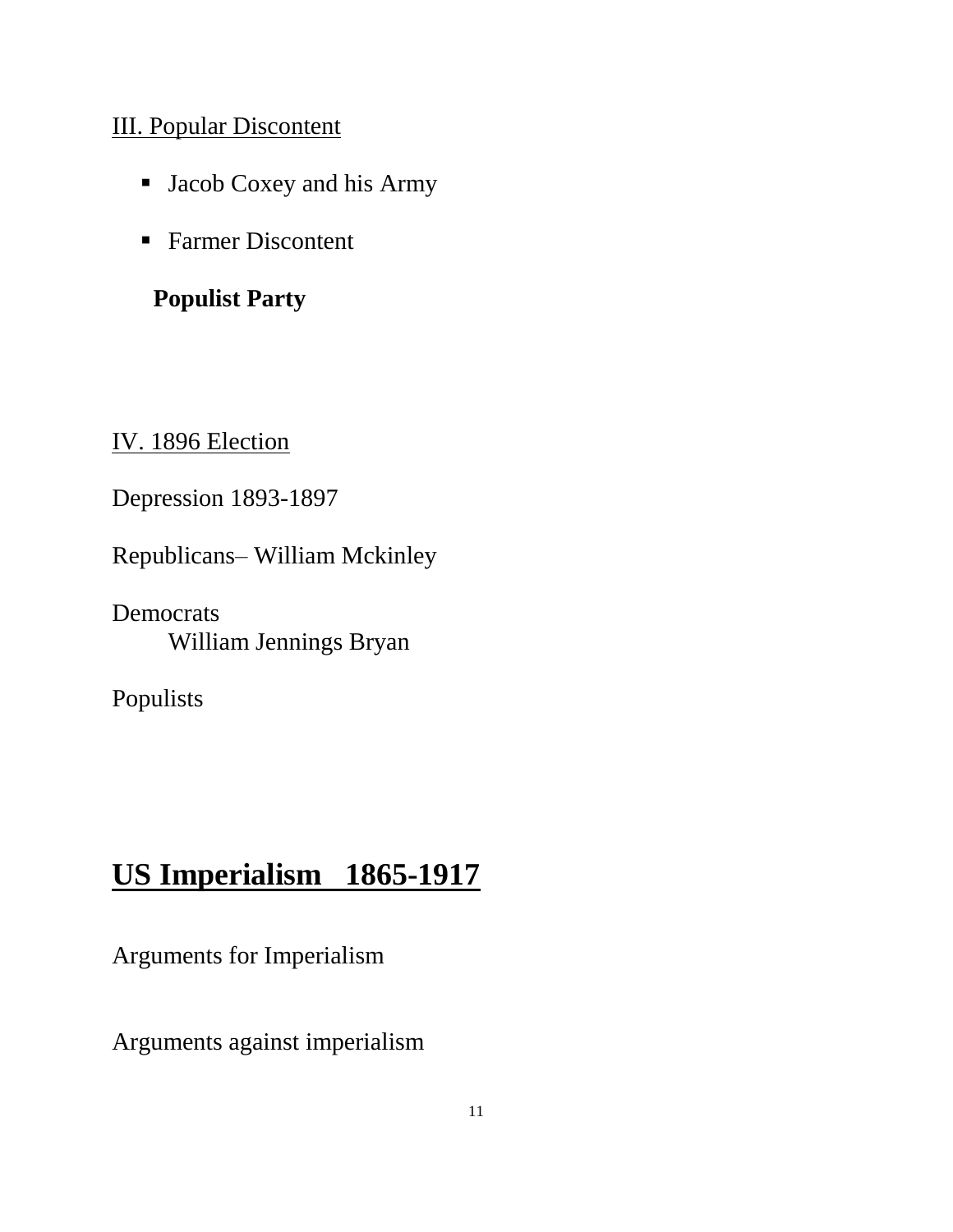Anti-Imperialist League

Carnegie Twain Gomper Addams

US Party Views Democrats

Republicans

McKinley, Henry Cabot Lodge, Theodore Roosevelt

Socialists

Spanish American War, 1898 Cuba

Spain

yellow-press journalism

*Maine*

Theodore Roosevelt's Rough Riders

Teller Amendment

US-Filipino War

Emilio Aquinaldo

### **Cuba**